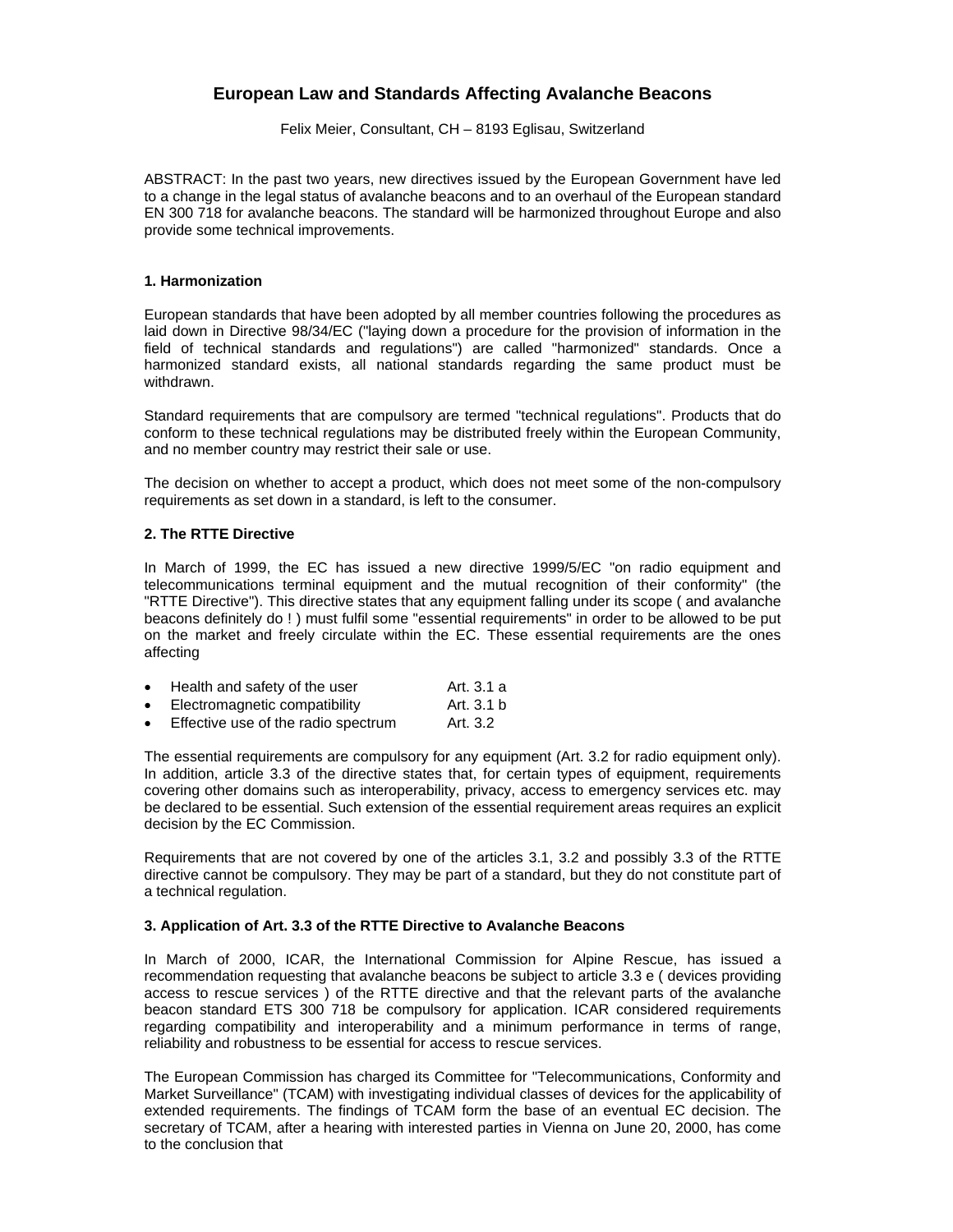- avalanche beacons do provide access to rescue services
- the essential requirements should be extended to requirements affecting compatibility, robustness and reliability

ICAR then asked all of its member organizations from countries that are represented in TCAM to contact the head of their national delegation and inform him about the importance of this matter to the members of their organization. As a result, on Sept. 25, TCAM has adopted a draft Commission Decision that states that

- Avalanche beacons shall be designed so as to be able to interwork, within their capabilities, with new beacons as well as with the installed base of beacons, which was approved under national approval regulations based on ETS 300 718.
- Avalanche beacons shall be so constructed as to ensure correct functioning after having been exposed to an avalanche and continue to function when being submerged for a longer period in snow following the avalanche.

This draft will now be forwarded to the European Commission for formal approval.

# **4. Impact on EN 300 718**

ETSI, the European Telecommunications Standards Institute, has been put in charge by the European Commission to re-edit all of its standards in order to comply with the RTTE directive. Re-edit in practice means structuring the requirements into three groups:

- requirements that are compulsory by Art. 3.1 and 3.2 of the RTTE directive.
- requirements that are compulsory by Art. 3.3 of the RTTE directive
- other, non-compulsory requirements

The deadline for drafting a new EN 300 718 was set for the end of September 2000. A working group was established in June, representing user associations, manufacturers and other interested parties. Since there was little time, the working group decided concentrate on adapting the standard to the new formal requirements. The technical contents were not modified except for items that were not disputed or that were obviously wrong. As a result, there is a new draft EN 300 718 which must now go through all the formal approval procedures as per directive 98/34/EC in order to be "harmonized" (have you ever read "Atlas Shrugged" by Ayn Rand ?). The document is structured into three parts:

- Part 1 contains all the requirements, compulsory and non-compulsory<br>Part 2 itemizes the requirements that are compulsory unter Art 3.1
- itemizes the requirements that are compulsory unter Art. 3.1 and 3.2 of the RTTE directive
- Part 3 itemizes the requirements that are compulsory under Art. 3.3 e of the RTTE directive

The important technical modifications are:

- The weight limit has been removed. This was considered a feature that the market will take care of anyway.
- All references to beacons operating at 2.275 kHz have been removed. Such beacons are not standardized any more. 15 years ago, the DIN standard provided the base for the transition to single frequency 457 kHz beacons. This transition is now considered to be complete.
- The receiver requirements have been adapted to also accommodate beacons with an optical user interface. Otherwise, beacons with an optical display only would not be able to meet the requirements as per Art. 3.3 e.
- The requirement for the operating time on one set of batteries has been set to 200 hours of transmission at +10 $^{\circ}$  C and one hour of receiving at -10 $^{\circ}$  C. This is more demanding than in the original version of EN 300 718, but it better reflects the user requirements.
- The extreme operating temperatures have been set to -20 $\degree$  C / +45 $\degree$  C. Operation down to -30° C was considered too demanding.
- The period of the carrier keying has been changed from 900 ms  $\pm$  400 ms to 1000 ms  $\pm$  300 ms. Shorter periods make it more difficult to detect multiple burials since they would increase the probability of overlapping signals. Most beacons today operate with a period of about 1000 ms.